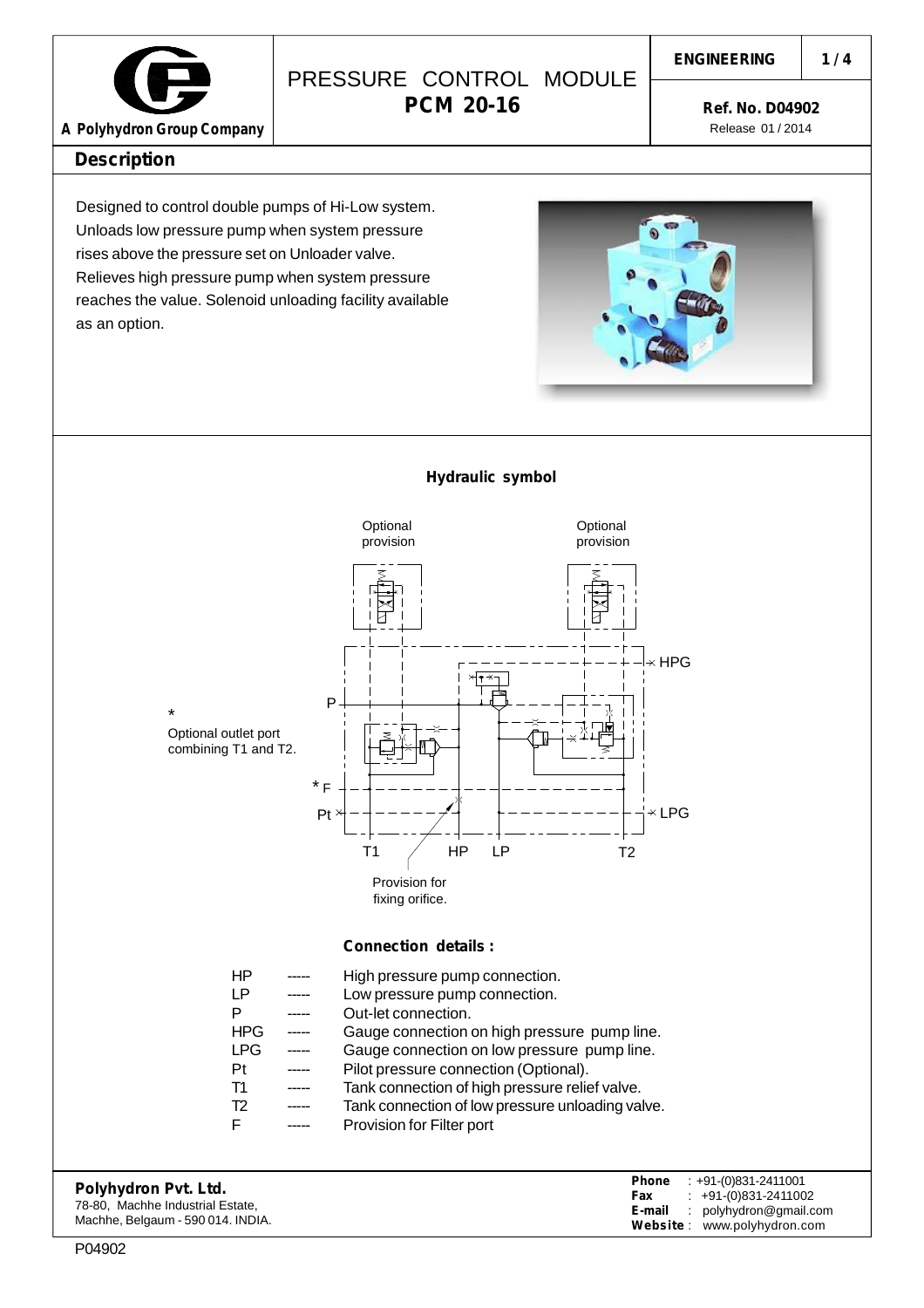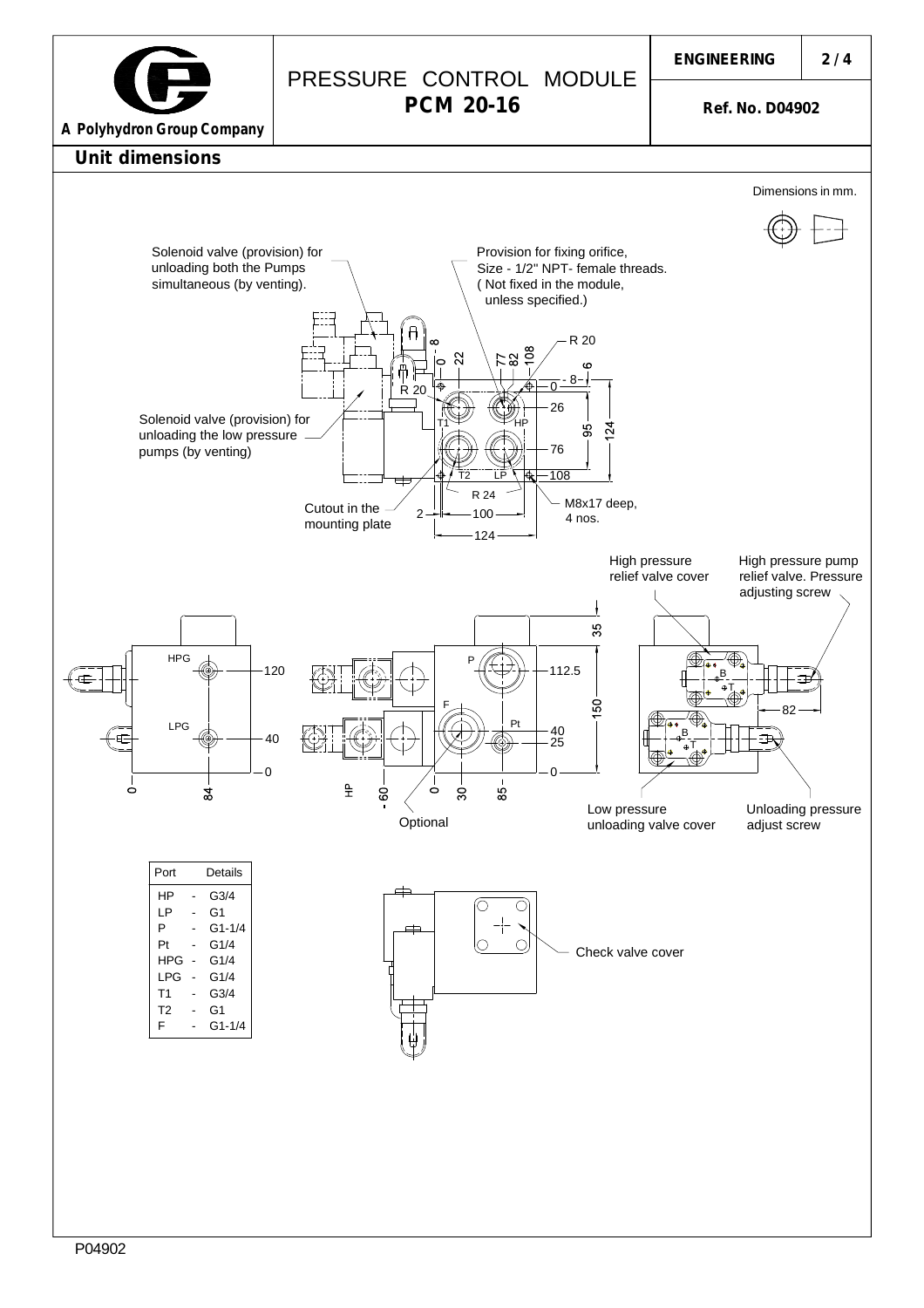

### PRESSURE CONTROL MODULE **PCM 20-16**

**Ref. No. D04902**

**A Polyhydron Group Company**

#### **Technical specifications**